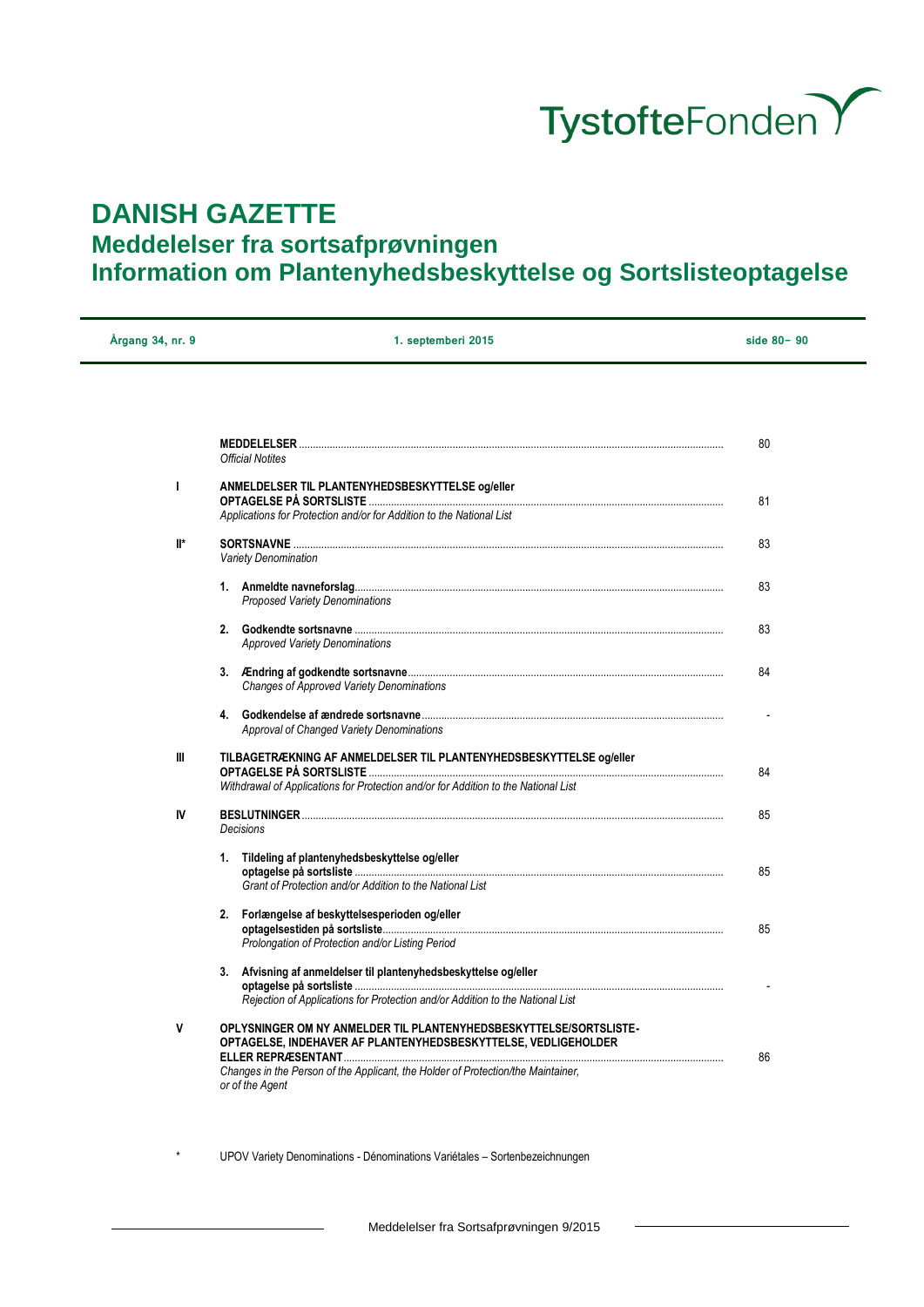| VI | OPHØR AF PLANTENYHEDSBESKYTTELSE og/eller<br>SLETTELSE AF SORTER PÅ SORTSLISTE<br>Termination of Protection and/or Deletion from the National List                                 | 87 |
|----|------------------------------------------------------------------------------------------------------------------------------------------------------------------------------------|----|
|    |                                                                                                                                                                                    |    |
|    | By Request of the Holder/Maintainer                                                                                                                                                | 87 |
|    | Forfeiture of Protection and/or Annulment of Approval to the National List                                                                                                         |    |
|    | Expiry of Period of Protection and/or Approved Listing Period                                                                                                                      |    |
|    | OVERSIGT OVER ANMELDELSESTIDSPUNKTER, INDSENDELSE AF PLANTEMATERIALE<br>Survey of Closing Dates for Application and Submission of Plant Material for Trial and Price and fees 2015 | 80 |
|    | ADRESSELISTE<br>Address List                                                                                                                                                       | 88 |
|    | <b>OVERSÆTTELSER</b><br>Translations                                                                                                                                               | 89 |

**Dette nummer indeholder oplysninger for perioden 1. august 2015 til 31. august 2015 inkl. Oplysninger uden for denne periode kan dog forekomme.**

*This edition holds information of the period 1. August 2015 to 31. August 2015 incl. Information outside this period may occur.*

#### **Forklaring til forkortelser** */ Explanation of Abbreviations*

- P Anmeldelse til plantenyhedsbeskyttelse Application for Plant Breeders' Rights
- S Anmeldelse til sortslisteoptagelse Application for addition to the National List
- SP Anmeldelse til både plantenyhedsbeskyttelse og sortslisteoptagelse Application for both Plant Breeders' Rights and National List
- B Anmeldelse til B-liste afprøvning (Grønsager) Application for B-list testing (Vegetables)
- AA Tilbagetrækning af anmeldelse til plantenyhedsbeskyttelse eller sortslisteoptagelse Withdrawal of application for Plant Breeders' Rights or addition to the National List
- AR Afmeldelse fra nyhedsregistrering Surrender of Plant Breeders' Rights
- AS Afmeldelse fra sortslisten Deletion from the National List on request of the maintainer
- AV Afvisning af anmeldelse til plantenyhedsbeskyttelse eller sortslisteoptagelse Rejection of application for Plant Breeders' Rights or addition to the National List
- AVR Afvisning fra nyhedsregistrering Rejection from Plant Breeders' Rights
- AVS Afvisning fra sortslisten Annulment of National Listing
- FR Forlængelse af nyhedsregistrering Prolongation of Plant Breeders' Rights
- FS Forlænget godkendelse af sortslisteoptagelse Prolongation of National Listing
- OS Optagelse på sortsliste Addition to the National List
- RG Plantenyhedsregistreret Grant of Plant Breeders' Rights
- UR Udløb af beskyttelsesperioden Expiry of Plant Breeders Rights
- US Udløb af sortslisteoptagelse Expiry of National Listing

En dato i parentes uden forkortelse i de respektive kolonner angiver en tidligere meddelt dato. A date in brackets in the columns without letters indicates an earlier date.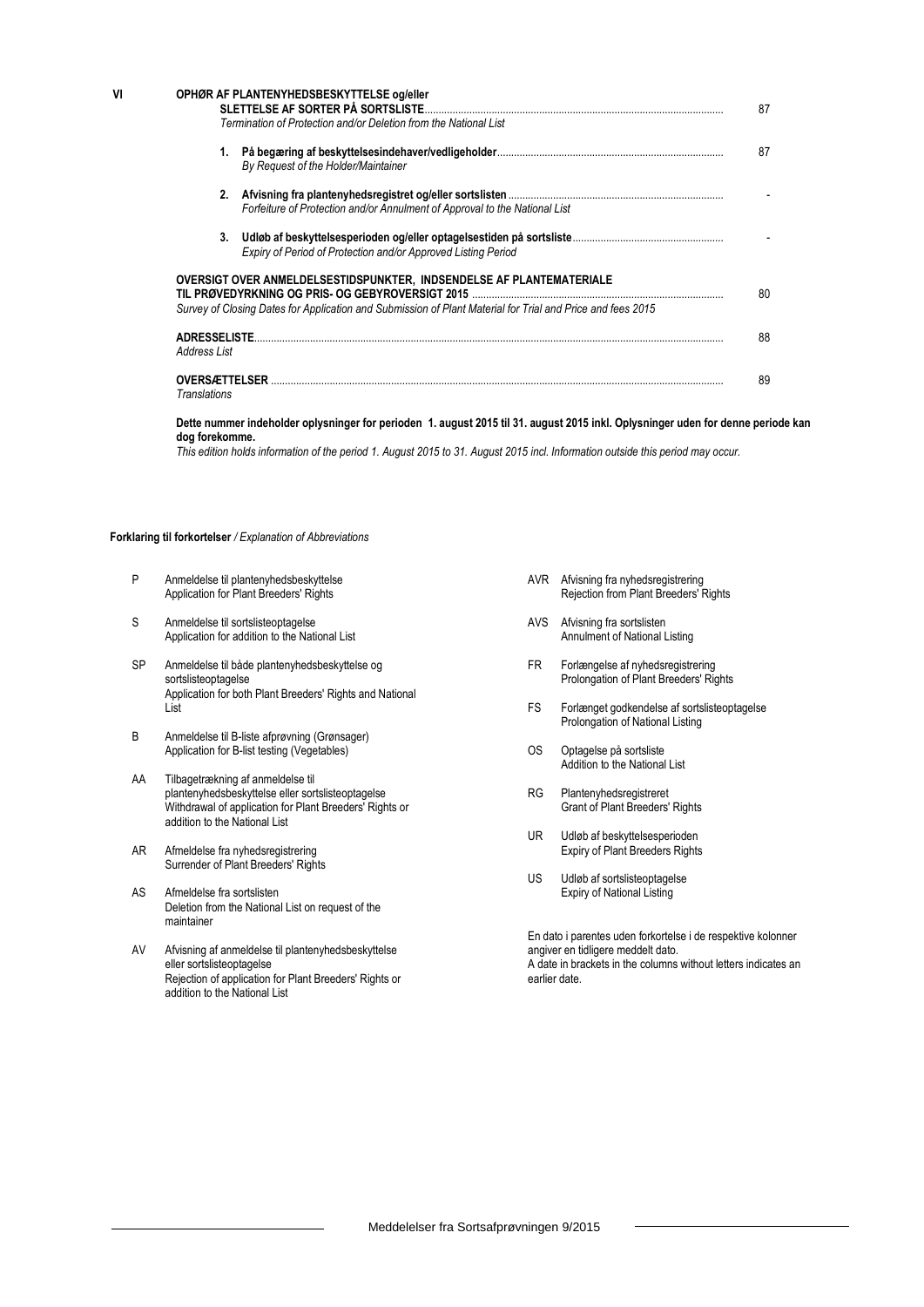#### **MEDDELELSER**

På nedenstående link finder du priser på SES- og Værdiafprøvning:

[http://www.tystofte.dk/anmeldelser/betalingsbetingelser-prisliste-og](http://www.tystofte.dk/anmeldelser/betalingsbetingelser-prisliste-og-information-om-betalingsmuligheder/)[information-om-betalingsmuligheder/](http://www.tystofte.dk/anmeldelser/betalingsbetingelser-prisliste-og-information-om-betalingsmuligheder/)

På nedenstående link finder du oversigt over anmeldelsestidspunkter og indsendelse af plantemateriale til prøvedyrkning:

<http://www.tystofte.dk/anmeldelser/tidsfrister-og-maengder/>

**OFFICIAL NOTICES**

At the link below you will find prices for DUS- and VUC-testing:

[http://www.tystofte.dk/anmeldelser/betalingsbetingelser-prisliste-og](http://www.tystofte.dk/anmeldelser/betalingsbetingelser-prisliste-og-information-om-betalingsmuligheder/)[information-om-betalingsmuligheder/](http://www.tystofte.dk/anmeldelser/betalingsbetingelser-prisliste-og-information-om-betalingsmuligheder/)

At the link below you'll find survey of Closing Dates for Application and Submission of Plant Material for Trial:

<http://www.tystofte.dk/anmeldelser/tidsfrister-og-maengder/>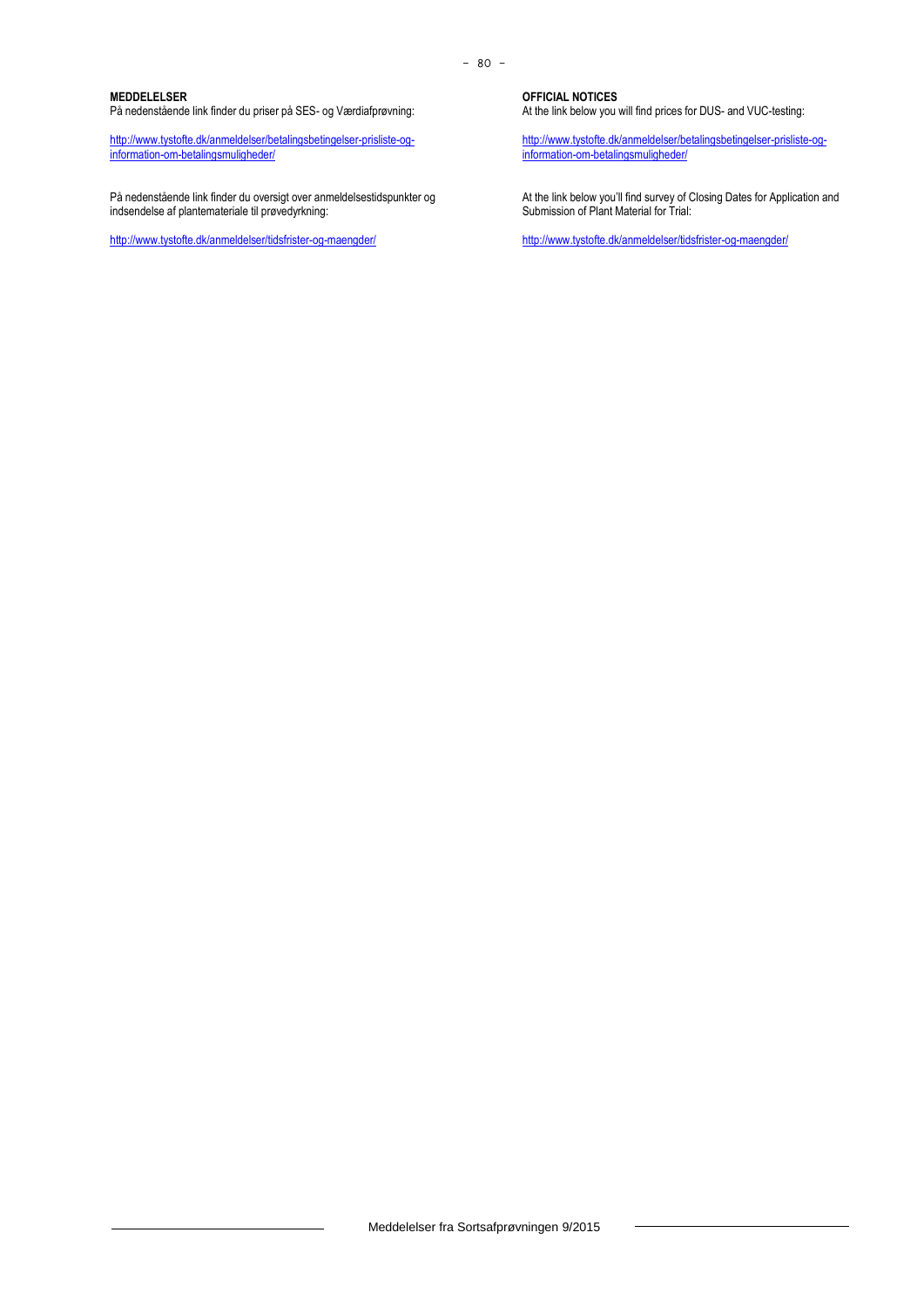#### **I ANMELDELSER TIL PLANTENYHEDSBESKYTTELSE og/eller OPTAGELSE PÅ SORTSLISTE**

Applications for Protection and/or for Addition to the National List

Enhver, der måtte have indvendinger mod, at der meddeles plantenyhedsbeskyttelse til anmeldte sorter, bedes rette skriftlig henvendelse til TystofteFonden, Plantenyhedsnævnet, Teglværksvej 10, 4230 Skælskør, senest 4 uger efter offentliggørelse af denne publikation. Anyone who may have objections to the granting of Plant Breeders Rights to applied varieties, please write to the TystofteFonden, Plant

Novelty Board, Teglværksvej 10, 4230 Skælskør, within 4 weeks after publication of this edition.

|                             | E:Anmelder til Plantenyhedsbeskyttelse |                              | Dato for anmeldelse mht.          |               |
|-----------------------------|----------------------------------------|------------------------------|-----------------------------------|---------------|
|                             | Applicant - PBR                        | Anmeldt under                | -Plantenyheds-                    | -Optagelse på |
|                             | V:Anmelder til Sortslisteoptagelse     | navn/betegnelse              | beskyttelse                       | Sortsliste    |
| Sortskode<br>Applicant - NL |                                        | Applied with proposed deno-  | Date of application as regards to |               |
| Varietycode                 | R:Repræsentant/Agent                   | mination/breeders' reference | PBR                               | NL            |

## LANDBRUGSPLANTER - Agricultural Species

RAPS - Brassica napus var napus Vinterform

| VIIIUUIIIU |     |                             |                 |            |
|------------|-----|-----------------------------|-----------------|------------|
| 30634 S    |     | V:Pioneer DE/R:Pioneer DE   | 14WT135C        | 04-08-2015 |
| 30635 S    |     | V:Pioneer DE/R:Pioneer DE   | 14WT083C        | 04-08-2015 |
| 30636 S    |     | V:Pioneer DE/R:Pioneer DE   | 14WT167C        | 04-08-2015 |
| 30637 S    |     | V:Pioneer DE/R:Pioneer DE   | 14WT305C        | 04-08-2015 |
| 30638 S    |     | V:Pioneer DE/R:Pioneer DE   | 14WT473C        | 04-08-2015 |
| 30640 S    |     | V:Pioneer DE/R:Pioneer DE   | 14WX589C        | 04-08-2015 |
| 30641 S    |     | V:Pioneer DE/R:Pioneer DE   | 14WX590C        | 04-08-2015 |
| 30642 S    |     | V:Pioneer DE/R:Pioneer DE   | 14WX595C        | 04-08-2015 |
| 30643 S    |     | V:Ragt FR/R:RAGT Nordic     | HR1581536       | 04-08-2015 |
| 30644 S    |     | V:Ragt FR/R:RAGT Nordic     | <b>HRA330</b>   | 04-08-2015 |
| 30645 S    |     | V:Ragt FR/R:RAGT Nordic     | <b>HRA392</b>   | 04-08-2015 |
| 30646 S    |     | V:Ragt FR/R:RAGT Nordic     | <b>HRA462</b>   | 04-08-2015 |
| 30647 S    |     | V:Ragt FR/R:RAGT Nordic     | <b>HRB601</b>   | 04-08-2015 |
| 30649 S    |     | V:Maisadour/R:Sejet         | MGC6549         | 03-08-2015 |
| 30650 S    |     | V:Monsanto US/R:Monsanto DK | <b>CWH328</b>   | 05-08-2015 |
| 30651 S    |     | V:Monsanto US/R:Monsanto DK | <b>CWH338</b>   | 05-08-2015 |
| 30652 S    |     | V:Monsanto US/R:Monsanto DK | <b>CWH352</b>   | 05-08-2015 |
| 30653 S    |     | V:Monsanto US/R:Monsanto DK | <b>CWH 354</b>  | 05-08-2015 |
| 30654 S    |     | V:Monsanto US/R:Monsanto DK | <b>MDS43</b>    | 05-08-2015 |
| 30655 S    |     | V:DSV/R:DSV DK              | <b>MDS 38</b>   | 06-08-2015 |
| 30657 S    |     | V:DSV/R:DSV DK              | <b>WRH 496</b>  | 06-08-2015 |
| 30658 S    |     | V:DSV/R:DSV DK              | <b>WRH 501</b>  | 06-08-2015 |
| 30659 S    |     | V:DSV/R:DSV DK              | <b>WRH 506</b>  | 06-08-2015 |
| 30660 S    |     |                             |                 |            |
|            |     | V:DSV/R:DSV DK              | <b>DMH 303</b>  | 06-08-2015 |
| 30661      | -S  | V:LG Europe/R:Limagrain DK  | LE15/294        | 06-08-2015 |
| 30662 S    |     | V:LG Europe/R:Limagrain DK  | LE15/296        | 06-08-2015 |
| 30663 S    |     | V:LG Europe/R:Limagrain DK  | LE15/298        | 06-08-2015 |
| 30664 S    |     | V:LG Europe/R:Limagrain DK  | LE15/299        | 06-08-2015 |
| 30665 S    |     | V:LG Europe/R:Limagrain DK  | LE15/300        | 06-08-2015 |
| 30666 S    |     | V:LG Europe/R:Limagrain DK  | LE15/302        | 06-08-2015 |
| 30667 S    |     | V:LG Europe/R:Limagrain DK  | LE15/304        | 06-08-2015 |
| 30668 S    |     | V:LG Europe/R:Limagrain DK  | LE15/305        | 06-08-2015 |
| 30669      | - S | V:Syngenta DE/R:Syngenta DK | RNX3421         | 06-08-2015 |
| 30670      | S   | V:Syngenta DE/R:Syngenta DK | RNX3428         | 06-08-2015 |
| 30671 S    |     | V:Syngenta DE/R:Syngenta DK | RNX3433         | 06-08-2015 |
| 30672 S    |     | V:Syngenta DE/R:Syngenta DK | RNX3434         | 06-08-2015 |
| 30673 S    |     | V:Syngenta DE/R:Syngenta DK | RNX3528         | 06-08-2015 |
| 30674 S    |     | V:Syngenta DE/R:Syngenta DK | <b>RNX3529</b>  | 06-08-2015 |
| 30675 S    |     | V:Syngenta DE/R:Syngenta DK | <b>RNX3532</b>  | 06-08-2015 |
| 30676 S    |     | V:Syngenta DE/R:Syngenta DK | <b>SWOR2222</b> | 06-08-2015 |
| 30702 S    |     | V:NPZ/R:NPZ DK              | NPZ14001W11     | 09-08-2015 |
| 30703 S    |     | V:NPZ/R:NPZ DK              | NPZ14009W13     | 09-08-2015 |
| 30704 S    |     | V:NPZ/R:NPZ DK              | LSF14032W11     | 09-08-2015 |
| 30705 S    |     | V:NPZ/R:NPZ DK              | LSF14033W11     | 09-08-2015 |
| 30706 S    |     | V:NPZ/R:NPZ DK              | NPZ15052W11     | 09-08-2015 |
| 30707 S    |     | V:NPZ/R:NPZ DK              | NPZ15054W11     | 09-08-2015 |
| 30708 S    |     | V:NPZ/R:NPZ DK              | NPZ15055W11     | 09-08-2015 |
| 30709 S    |     | V:NPZ/R:NPZ DK              | SLM15065W11     | 09-08-2015 |
| 30710 S    |     | V:NPZ/R:NPZ DK              | SLM15066W11     | 09-08-2015 |
| 30711 S    |     | V:Momont/R:KWS Scandi       | MH 13J081       | 10-08-2015 |
| 30712 S    |     | V:Momont/R:KWS Scandi       | MH 13CD076      | 10-08-2015 |
|            |     |                             |                 |            |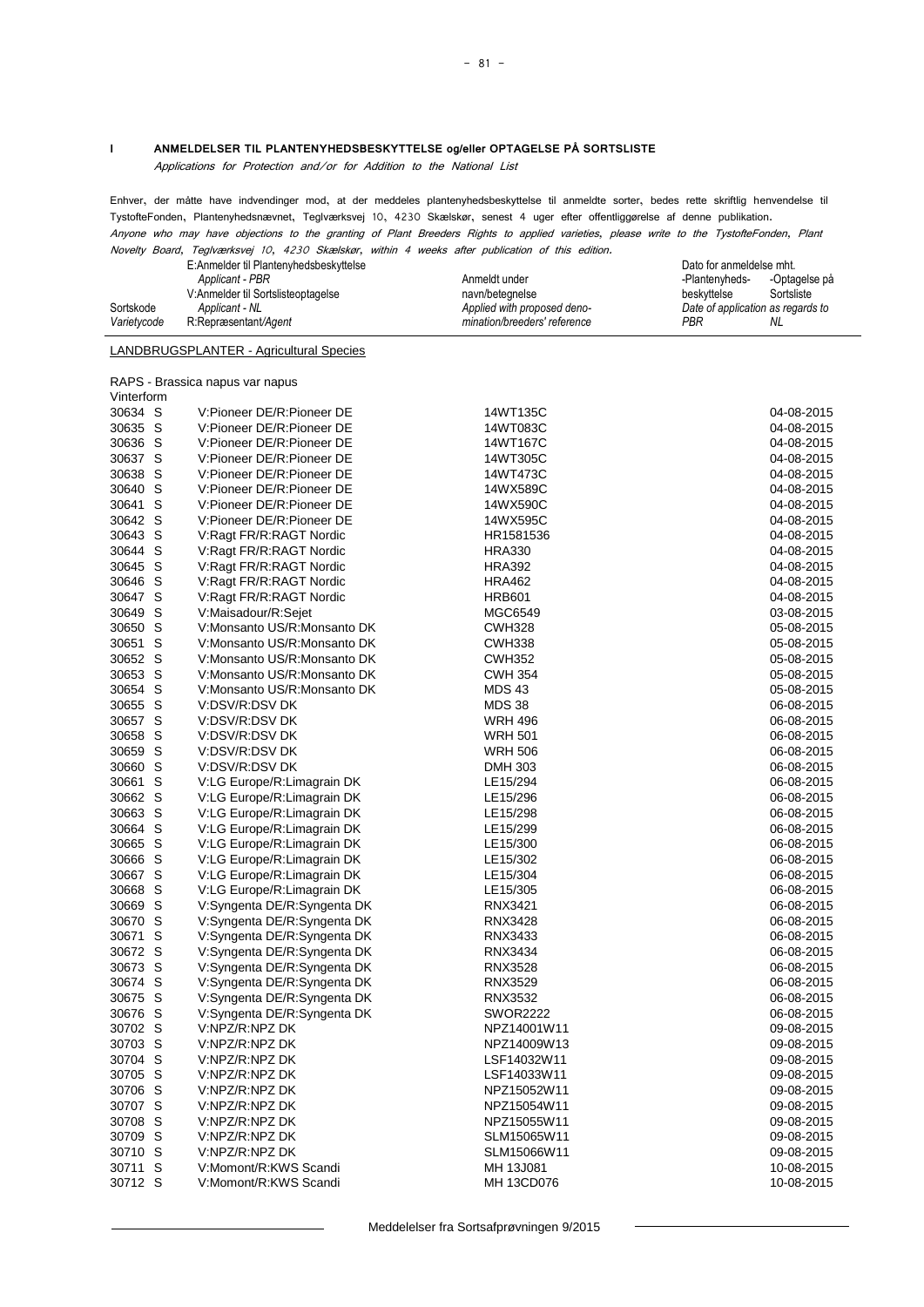|             | E:Anmelder til Plantenyhedsbeskyttelse  |                              | Dato for anmeldelse mht.          |
|-------------|-----------------------------------------|------------------------------|-----------------------------------|
|             | Applicant - PBR                         | Anmeldt under                | -Plantenyheds-<br>-Optagelse på   |
|             | V:Anmelder til Sortslisteoptagelse      | navn/betegnelse              | beskyttelse<br>Sortsliste         |
| Sortskode   | Applicant - NL                          | Applied with proposed deno-  | Date of application as regards to |
| Varietycode | R:Repræsentant/Agent                    | mination/breeders' reference | <b>PBR</b><br>NL.                 |
|             | LANDBRUGSPLANTER - Agricultural Species |                              |                                   |
| 30713 S     | V:Momont/R:KWS Scandi                   | MH 13CD085                   | 10-08-2015                        |
| 30714 S     | V:Momont/R:KWS Scandi                   | MH 13CB085                   | 10-08-2015                        |
| 30715 S     | V:Momont/R:KWS Scandi                   | MH 12AU044                   | 10-08-2015                        |
| 30716 S     | V:Momont/R:KWS Scandi                   | MH 10 ZZ 040                 | 10-08-2015                        |
| 30717 S     | V:Momont/R:KWS Scandi                   | MH 10 EF 021                 | 10-08-2015                        |
| 30718 S     | V:Momont/R:KWS Scandi                   | MH 10 DE 005                 | 10-08-2015                        |
| 30719 S     | V:Momont/R:KWS Scandi                   | MH 10 CS 036                 | 10-08-2015                        |
| 30720 S     | V:Momont/R:KWS Scandi                   | MH 10 EF 156                 | 10-08-2015                        |
| 30721 S     | V:Momont/R:KWS Scandi                   | MH 13CO080                   | 10-08-2015                        |
|             |                                         |                              |                                   |
|             | BYG - Hordeum vulgare L.                |                              |                                   |
| Vinterform  |                                         |                              |                                   |
| 30827 S     | V:Nordic Seed/R:Nordic Seed             | Nos 911.013-61               | 25-08-2015                        |
| 30828 S     | V:Nordic Seed/R:Nordic Seed             | Nos 911.006-64               | 25-08-2015                        |
| 30829 S     | V:Nordic Seed/R:Nordic Seed             | Nos 911.002-65               | 25-08-2015                        |
| 30830 S     | V:Nordic Seed/R:Nordic Seed             | Nos 911.019-72               | 25-08-2015                        |
| 30831 S     | V:Nordic Seed/R:Nordic Seed             | Nos 911.004-76               | 25-08-2015                        |
| 30832 S     | V:Nordic Seed/R:Nordic Seed             | Nos 911.008-80               | 25-08-2015                        |
| 30833 S     | V:Donau/R:Nordic Seed                   | SZD 1038                     | 24-08-2015                        |
| 30834 S     | V:KWS LOCHOW/R:KWS Scandi               | KW 2-1523                    | 12-08-2015                        |
| 30835 S     | V:KWS LOCHOW/R:KWS Scandi               | KW 2-1535                    | 12-08-2015                        |
| 30843 S     | V:v.Be/R:Nordic Seed                    | BE 2009082007D               | 26-08-2015                        |
| 30844 S     | V:Sejet/R:Sejet                         | SJ 128001                    | 27-08-2015                        |
| 30845 S     | V:Sejet/R:Sejet                         | SJ 131102                    | 27-08-2015                        |
| 30846 S     | V:Sejet/R:Sejet                         | SJ 131256                    | 27-08-2015                        |
| 30847 S     | V:Sejet/R:Sejet                         | SJ 131364                    | 27-08-2015                        |
|             | RUG - Secale cereale L.                 |                              |                                   |
| Rug         |                                         |                              |                                   |
| 30836 S     | V:KWS LOCHOW/R:KWS Scandi               | <b>KWS-H166</b>              | 25-08-2015                        |
| 30837 S     | V:KWS LOCHOW/R:KWS Scandi               | <b>KWS-H167</b>              | 25-08-2015                        |
| 30838 S     | V:KWS LOCHOW/R:KWS Scandi               | <b>KWS-H168</b>              | 25-08-2015                        |
| 30839 S     | V:KWS LOCHOW/R:KWS Scandi               | <b>KWS-H169</b>              | 25-08-2015                        |
| 30840 S     | V:KWS LOCHOW/R:KWS Scandi               | <b>KWS-H171</b>              | 25-08-2015                        |
| 30841 S     | V:KWS LOCHOW/R:KWS Scandi               | <b>KWS-H172</b>              | 25-08-2015                        |
| 30842 S     | V:KWS LOCHOW/R:KWS Scandi               | <b>KWS-H173</b>              | 25-08-2015                        |
| 30848 S     | V:Hybro/R:Nordic Seed                   | <b>HYH290</b>                | 28-08-2015                        |
| 30849 S     | V:Hybro/R:Nordic Seed                   | <b>HYH293</b>                | 28-08-2015                        |
| 30850 S     | V:Hybro/R:Nordic Seed                   | <b>HYH300</b>                | 28-08-2015                        |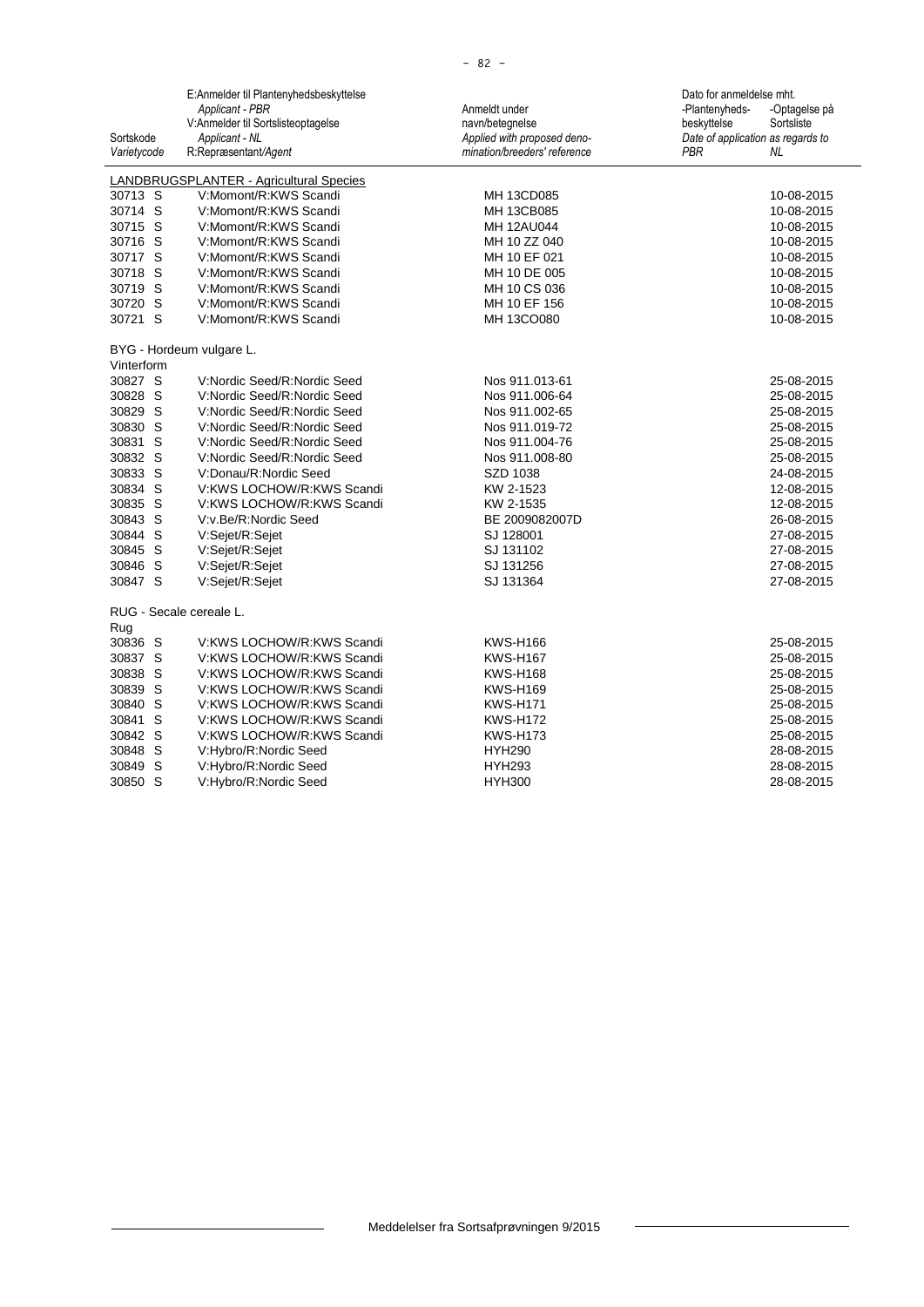#### **II SORTSNAVNE – Variety Denominations**

#### **1. Anmeldte navneforslag** – Proposed Variety Denominations

| Sortskode<br>Varietycode | E: Anmelder til Plantenyhedsbeskyttelse<br>Applicant - PBR<br>V:Anmelder til Sortslisteoptagelse<br>Application - NL<br>R:Repræsentant/Agent | Anmeldt under<br>navn/betegnelse<br>Applied with proposed deno-<br>mination/breeders' reference | Navne-<br>forslag<br>Proposed de-<br>nomination | Navnetype<br>F: fantasi navn. C: code<br>Type of denomination<br>F: Fantasy name, C: Code | Dato for modt.<br>af navneforslag<br>Date of reception of<br>proposed denomination |  |  |
|--------------------------|----------------------------------------------------------------------------------------------------------------------------------------------|-------------------------------------------------------------------------------------------------|-------------------------------------------------|-------------------------------------------------------------------------------------------|------------------------------------------------------------------------------------|--|--|
|                          | LANDBRUGSPLANTER - Agricultural Species                                                                                                      |                                                                                                 |                                                 |                                                                                           |                                                                                    |  |  |
| Vinterform               | BYG - Hordeum vulgare L.                                                                                                                     |                                                                                                 |                                                 |                                                                                           |                                                                                    |  |  |
| 29367 S                  | V:KWS LOCHOW/R:KWS Scandi KW 2-327                                                                                                           |                                                                                                 | <b>KWS Somerset</b>                             | F                                                                                         | 20-08-2015                                                                         |  |  |
|                          | MAJS - Zea mays L.                                                                                                                           |                                                                                                 |                                                 |                                                                                           |                                                                                    |  |  |
| Silage<br>29610 S        | V:LG Europe/R:Limagrain DK                                                                                                                   | LZM164/83                                                                                       | Wizard                                          |                                                                                           | 03-08-2015                                                                         |  |  |

#### **2. Godkendte sortsnavne** – Approved Variety Denominations

| Sortskode<br>Varietycode                                       | E: Anmelder til Plantenyhedsbeskyttelse<br>Applicant - PBR<br>V:Anmelder til Sortslisteoptagelse<br>Applicant - NL<br>R:Repræsentant/Agent                                      | Anmeldt under<br>navn/betegnelse<br>Applied with proposed deno-<br>mination/breeders' reference | Navne-<br>forslag<br>Proposed de-<br>nomination                      | Navnetype<br>F: fantasi navn, C: code<br>Type of denomination<br>F: Fantasy name, C: Code | Dato for godkendelse<br>af navneforslag<br>Date of approval of<br>proposed denomination |
|----------------------------------------------------------------|---------------------------------------------------------------------------------------------------------------------------------------------------------------------------------|-------------------------------------------------------------------------------------------------|----------------------------------------------------------------------|-------------------------------------------------------------------------------------------|-----------------------------------------------------------------------------------------|
|                                                                | LANDBRUGSPLANTER - Agricultural Species                                                                                                                                         |                                                                                                 |                                                                      |                                                                                           |                                                                                         |
| Vinterform                                                     | RAPS - Brassica napus var napus                                                                                                                                                 |                                                                                                 |                                                                      |                                                                                           |                                                                                         |
| 29214 S<br>29215 S<br>29216 S<br>29257 S<br>29266 S<br>29955 S | V:Pioneer DE/R:Pioneer DE<br>V:Pioneer DE/R:Pioneer DE<br>V:Pioneer DE/R:Pioneer DE<br>V:LG Europe/R:Limagrain DK<br>V:Syngenta DE/R:Syngenta DK<br>V:Syngenta DE/R:Syngenta DK | X13W022C<br>X12W560C<br>X12W554C<br>LE 12/237<br><b>RNX3322</b><br><b>RNX3326</b>               | PT265<br>PT257<br>PT256<br>Alabama<br><b>SY Fireball</b><br>SY Matas | С<br>C<br>C<br>F<br>F<br>F                                                                | 01-08-2015<br>01-08-2015<br>01-08-2015<br>01-08-2015<br>01-08-2015<br>01-08-2015        |
| Plæne                                                          | RØD SVINGEL - Festuca rubra L.                                                                                                                                                  |                                                                                                 |                                                                      |                                                                                           |                                                                                         |
| 22827 S<br>30575 S                                             | V:Barenbrug/R:Barenbrug<br>V:Barenbrug/R:Barenbrug                                                                                                                              | <b>BAR FRC 8215</b><br><b>FRCP 118</b>                                                          | Bardiva<br>Bodega                                                    | F<br>F                                                                                    | 01-08-2015<br>01-08-2015                                                                |
| Vårform                                                        | BYG - Hordeum vulgare L.                                                                                                                                                        |                                                                                                 |                                                                      |                                                                                           |                                                                                         |
| 29530 S<br>29670 S<br>29674 S<br>29678 S                       | V:KWS LOCHOW/R:KWS Scandi KWS 13/207<br>V:Sejet/R:Sejet<br>V:Sejet/R:Sejet<br>V:Sejet/R:Sejet                                                                                   | SJ 148015<br>SJ 148124<br>SJ 148145                                                             | <b>KWS Fantex</b><br>Chapter<br>Flair<br>Tjalfe                      | F<br>F<br>F<br>F                                                                          | 01-08-2015<br>01-08-2015<br>01-08-2015<br>01-08-2015                                    |
| Plæne                                                          | ALMINDELIG RAJGRÆS - Lolium perenne L.                                                                                                                                          |                                                                                                 |                                                                      |                                                                                           |                                                                                         |
| 22828 S<br>22830 S                                             | V:Barenbrug/R:Barenbrug<br>V:Barenbrug/R:Barenbrug                                                                                                                              | <b>Bar er 9340</b><br><b>BAR ER 7825</b>                                                        | Bareuro<br>Bargold                                                   | F<br>F                                                                                    | 01-08-2015<br>01-08-2015                                                                |
| 27000 S                                                        | ENGRAPGRÆS - Poa pratensis L.<br>V:Barenbrug/R:Barenbrug                                                                                                                        | <b>BAR VB 0933</b>                                                                              | <b>Baronial</b>                                                      | F                                                                                         | 01-08-2015                                                                              |
| Plæne                                                          | ENGRAPGRÆS - Poa pratensis L.                                                                                                                                                   |                                                                                                 |                                                                      |                                                                                           |                                                                                         |
| 27000 S                                                        | V:Barenbrug/R:Barenbrug                                                                                                                                                         | <b>BAR VB 0933</b>                                                                              | Baronial                                                             | F                                                                                         | 01-08-2015                                                                              |
| Vinterform                                                     | HVEDE - Triticum aestivum L.                                                                                                                                                    |                                                                                                 |                                                                      |                                                                                           |                                                                                         |
| 28641 S<br>29426 S                                             | V:Sejet/R:Sejet<br>V:KWS GB/R:KWS Scandi                                                                                                                                        | Sj 9734005<br><b>KWS W266</b>                                                                   | Dante<br>Andover                                                     | F<br>F                                                                                    | 01-08-2015<br>01-08-2015                                                                |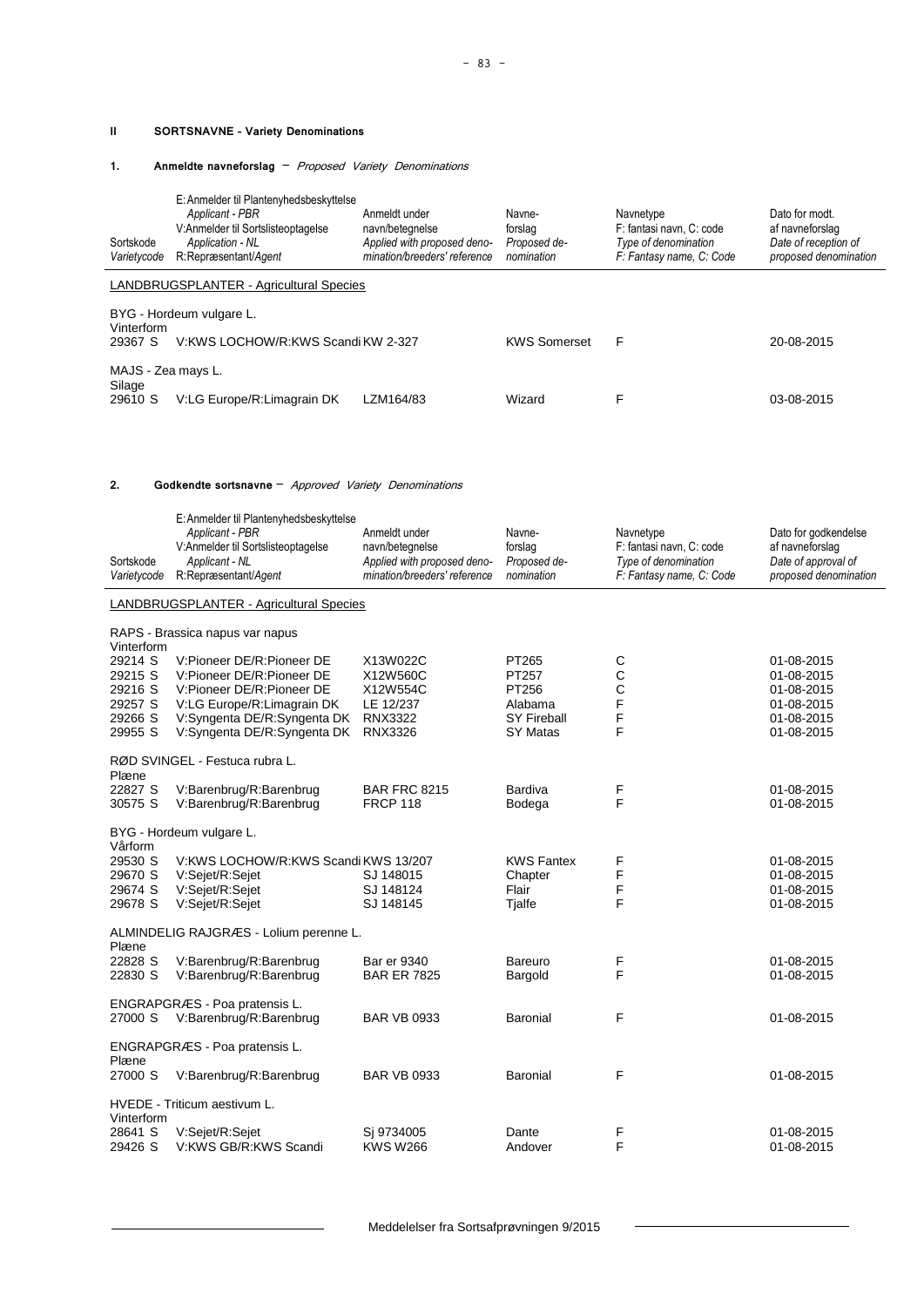#### **3. Ændring af godkendte sortsnavne** – Changes of Approved Variety Denominations

| Sortskode<br>Varietycode                                                                                                              | E:Anmelder til Plantenyhedsbeskyttelse<br>Applicant - PBR<br>V:Anmelder til Sortslisteoptagelse<br>Applicant - NL<br>R:Repræsentant/Agent | Tidligere navn<br>Previous denomination | Nyt<br>navneforslag<br>New proposed<br>denomination | Navnetype<br>F: Fantasi navn, C: code<br>Type of denomination<br>F: Fantasy name, C: Code | Dato for modt.<br>af navneforslag<br>Date of receipt of<br>proposed denomination |  |
|---------------------------------------------------------------------------------------------------------------------------------------|-------------------------------------------------------------------------------------------------------------------------------------------|-----------------------------------------|-----------------------------------------------------|-------------------------------------------------------------------------------------------|----------------------------------------------------------------------------------|--|
|                                                                                                                                       | LANDBRUGSPLANTER - Agricultural Species                                                                                                   |                                         |                                                     |                                                                                           |                                                                                  |  |
| RAPS - Brassica napus var napus<br>Vårraps komponent<br>E:NPZ/V:NPZ/R:Holmgaard<br>С<br>DK624108<br>D6241B08<br>18-08-2015<br>28025 P |                                                                                                                                           |                                         |                                                     |                                                                                           |                                                                                  |  |

## **III TILBAGETRÆKNING AF ANMELDELSER TIL PLANTENYHEDSBESKYTTELSE og/eller OPTAGELSE PÅ SORTSLISTE**

Withdrawal of Applications for Protection and/or for Addition to the National List

|             | E: Anmelder til Plantenyhedsbeskyttelse | Anmeldt under         | Dato for tilbagetrækning mht.    |               |
|-------------|-----------------------------------------|-----------------------|----------------------------------|---------------|
|             | Applicant - PBR                         | navn/betegnelse       | -Plantenyheds-                   | -Optagelse på |
|             | V:Anmelder til Sortslisteoptagelse      | Applied with proposed | beskyttelse                      | Sortsliste    |
| Sortskode/  | Applicant - NL                          | denomination/         | Date of withdrawal as regards to |               |
| Varietvcode | R:Repræsentant/Agent                    | breeders reference    | PBR                              | NL            |

### LANDBRUGSPLANTER - Agricultural Species

|            | RAPS - Brassica napus var napus |                     |            |
|------------|---------------------------------|---------------------|------------|
| Vinterform |                                 |                     |            |
| 29205 S    | V:Pioneer DE/R:Pioneer DE       | X12W915C            | 07-08-2015 |
| 29208 S    | V:Pioneer DE/R:Pioneer DE       | X12W914C            | 07-08-2015 |
| 29219 S    | V:DSV/R:DSV DK                  | Vidor/WRH 434       | 10-08-2015 |
| 29227 S    | V:NPZ/R:Holmgaard               | Cristal/LSF 1333    | 20-08-2015 |
| 29229 S    | V:NPZ/R:Holmgaard               | Bistro/LSF 1231     | 20-08-2015 |
| 29230 S    | V:NPZ/R:Holmgaard               | Schiller/LSF 1235   | 20-08-2015 |
| 29258 S    | V:LG Europe/R:Limagrain DK      | LE 12/247           | 09-08-2015 |
| 29884 S    | V:Monsanto US/R:Monsanto DK     | MDS33               | 10-08-2015 |
| 29898 S    | V:Momont/R:KWS Scandi           | <b>MH12AR36</b>     | 10-08-2015 |
| 29899 S    | V:Momont/R:KWS Scandi           | <b>MH12AR27</b>     | 10-08-2015 |
| 29900 S    | V:Momont/R:KWS Scandi           | <b>MH12AN33</b>     | 10-08-2015 |
| 29901 S    | V:Momont/R:KWS Scandi           | <b>MH 12AM27</b>    | 10-08-2015 |
| 29906 S    | V:Momont/R:KWS Scandi           | <b>MH 12AQ33</b>    | 10-08-2015 |
| 29908 S    | V:NPZ/R:Holmgaard               | LSF14036W11         | 20-08-2015 |
| 29909 S    | V:NPZ/R:Holmgaard               | LSF14037W11         | 20-08-2015 |
| 29911 S    | V:NPZ/R:Holmgaard               | Napoli/NPZ 1302     | 20-08-2015 |
| 29912 S    | V:NPZ/R:Holmgaard               | RAP14021W11         | 07-08-2015 |
| 29913 S    | V:NPZ/R:Holmgaard               | SLM14014W11         | 20-08-2015 |
| 29915 S    | V:NPZ/R:Holmgaard               | NPZ14003W13         | 07-08-2015 |
| 29929 S    | V:Pioneer DE/R:Pioneer DE       | 13WT138C            | 24-08-2015 |
| 29930 S    | V:Pioneer DE/R:Pioneer DE       | 13WT174C            | 07-08-2015 |
| 29931 S    | V:Pioneer DE/R:Pioneer DE       | 13WX513C            | 07-08-2015 |
| 29932 S    | V:Pioneer DE/R:Pioneer DE       | 14WT006C            | 07-08-2015 |
| 29934 S    | V:Pioneer DE/R:Pioneer DE       | 14WX043C            | 07-08-2015 |
| 29935 S    | V:Pioneer DE/R:Pioneer DE       | X12W498C            | 07-08-2015 |
| 29947 S    | V:LG Europe/R:Limagrain DK      | LE 13/257           | 09-08-2015 |
| 29951 S    | V:LG Europe/R:Limagrain DK      | LE 14/281           | 09-08-2015 |
| 30639 S    | V:Pioneer DE/R:Pioneer DE       | 15WT020C            | 04-08-2015 |
| 30656 S    | V:DSV/R:DSV DK                  | <b>DMH 365</b>      | 06-08-2015 |
|            | BYG - Hordeum vulgare L.        |                     |            |
| Vinterform |                                 |                     |            |
| 30087 S    | V:Sejet/R:Sejet                 | Concordia/SJ 103445 | 27-08-2015 |

30089 S V:Sejet/R:Sejet SJ 128096 27-08-2015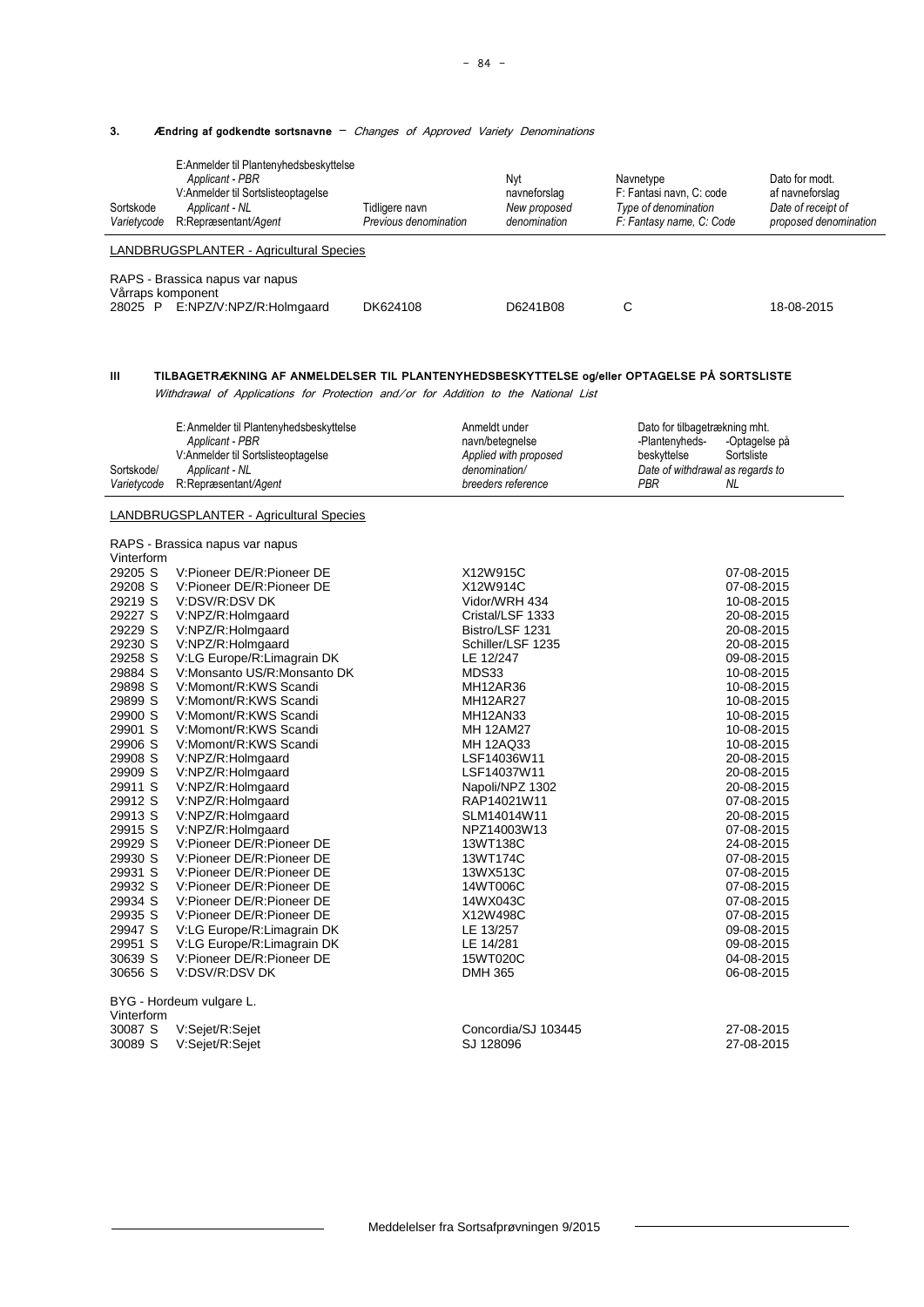#### **IV BESLUTNINGER - Decisions**

## **1. Tildeling af plantenyhedsbeskyttelse og/eller optagelse på sortsliste**

*Grant of Protection an/or Addition to the National List*

14338 P E:HZPC/R:HZPC Bartina

| Sortskode/       | E:Indehaver af Plantenyhedsbeskyttelse/<br><b>Titleholder of PBR</b><br>V:Vedligeholder/Maintainer                             | Navn           | Dato for<br>plantenyheds-<br>beskyttelse<br>Date of   | Dato for<br>optagelse på<br>Sortsliste<br>Date of |
|------------------|--------------------------------------------------------------------------------------------------------------------------------|----------------|-------------------------------------------------------|---------------------------------------------------|
| Varietycode      | R:Repræsentant/Agent                                                                                                           | Denomination   | <b>Grant of PBR</b>                                   | <b>National Listing</b>                           |
|                  |                                                                                                                                |                |                                                       |                                                   |
|                  | <b>LANDBRUGSPLANTER - Agricultural Species</b>                                                                                 |                |                                                       |                                                   |
| Vinterform       | RAPS - Brassica napus var napus                                                                                                |                |                                                       |                                                   |
| 28397 S          | V:Syngenta FR/R:Syngenta DK                                                                                                    | SY Athos       |                                                       | 17-08-2015                                        |
| 28398 S          | V:Monsanto US/R:Monsanto DK                                                                                                    | V345OL         |                                                       | 17-08-2015                                        |
| Plæne            | RØD SVINGEL - Festuca rubra L.                                                                                                 |                |                                                       |                                                   |
| 22827 S          | V:Barenbrug/R:Barenbrug                                                                                                        | <b>Bardiva</b> |                                                       | 01-08-2015                                        |
| 30575 S          | V:Barenbrug/R:Barenbrug                                                                                                        | Bodega         |                                                       | 01-08-2015                                        |
| Plæne            | ALMINDELIG RAJGRÆS - Lolium perenne L.                                                                                         |                |                                                       |                                                   |
| 22828 S          | V:Barenbrug/R:Barenbrug                                                                                                        | Bareuro        |                                                       | 01-08-2015                                        |
| 22830 S          | V:Barenbrug/R:Barenbrug                                                                                                        | Bargold        |                                                       | 01-08-2015                                        |
| Plæne            | ENGRAPGRÆS - Poa pratensis L.                                                                                                  |                |                                                       |                                                   |
| 27000 S          | V:Barenbrug/R:Barenbrug                                                                                                        | Baronial       |                                                       | 01-08-2015                                        |
| 2.               | Forlængelse af beskyttelsesperioden og/eller optagelsestiden på sortsliste<br>Prolongation of Protection and/or Listing Period |                |                                                       |                                                   |
|                  |                                                                                                                                |                | a. Dato for forlængelse                               |                                                   |
|                  | E:Indehaver af Plantenyhedsbeskyttelse                                                                                         |                | b. Dato for nyt udløb<br>Plantenyheds-<br>beskyttelse | Optagelse på<br>Sortsliste                        |
| Sortskode        | Titleholder of the PBR<br>V:Vedligeholder/Maintainer                                                                           | Navn           | a. Date of prolongation<br>b. End date of prologation |                                                   |
| Varietycode      | R:Repræsentant/Agent                                                                                                           | Denomination   | PBR                                                   | NL.                                               |
|                  | <b>LANDBRUGSPLANTER - Agricultural Species</b>                                                                                 |                |                                                       |                                                   |
|                  | KARTOFFEL - Solanum tuberosum L.                                                                                               |                |                                                       |                                                   |
| Spise<br>14337 P | E:HZPC/R:HZPC                                                                                                                  | Frisia         | a. 20-08-2015                                         |                                                   |

 $b. 19-08-2020$ 

b. 19-08-2020

Meddelelser fra Sortsafprøvningen 9/2015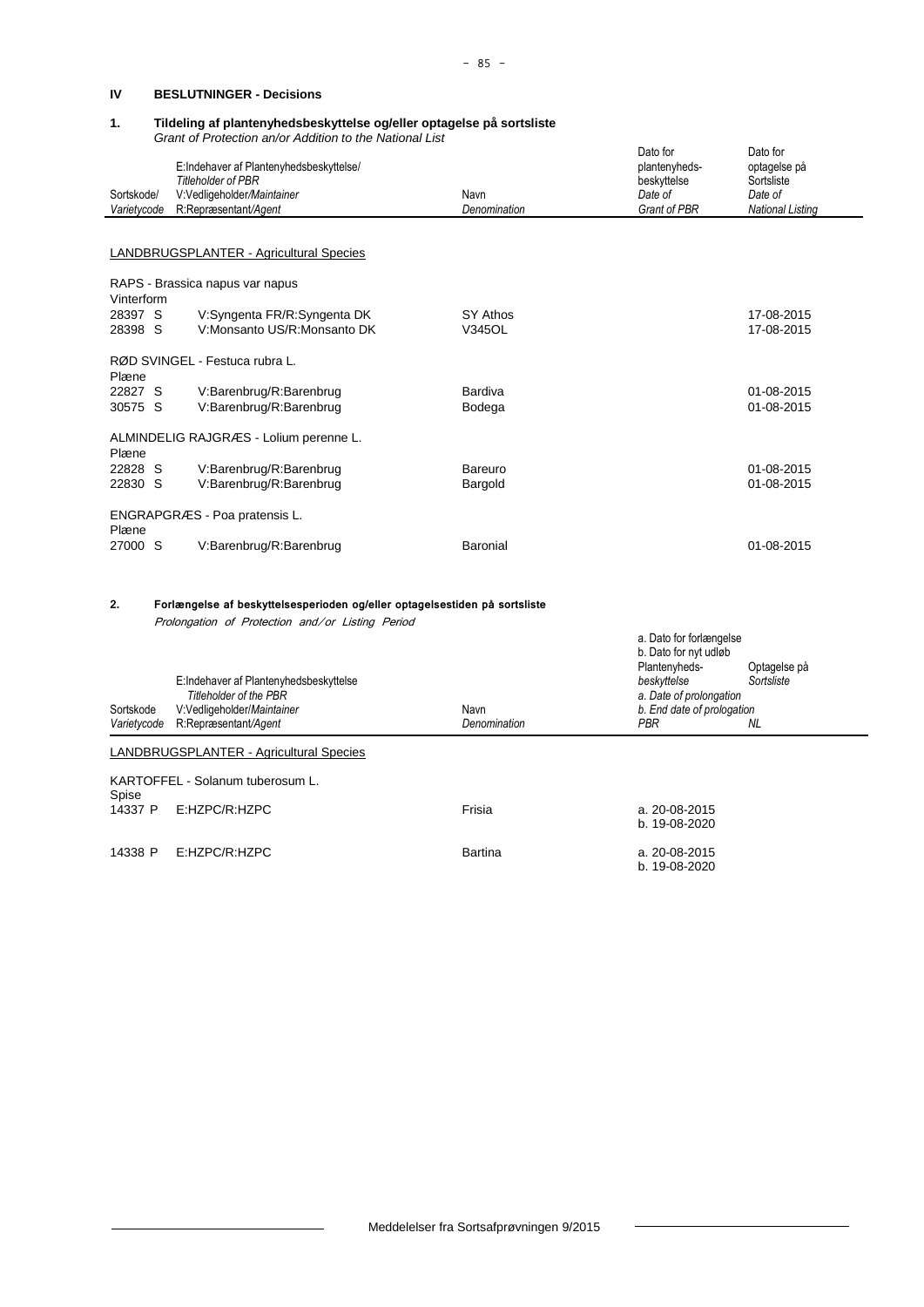#### **V OPLYSNINGER OM NY ANMELDER TIL PLANTENYHEDSBESKYTTELSE/SORTSLISTEOPTAGELSE, INDEHAVER AF PLANTENYHEDSBESKYTTELSE, VEDLIGEHOLDER ELLER REPRÆSENTANT**

Changes in the Person of the Applicant, the Holder of Protection/the Maintainer or of the Agent

| Sortskode<br>Varietycode | Navn/forædlerbetegnelse<br>Denomination/Breeders' reference | Dato for<br>ændring<br>Date of<br>change | Tidligere/Previous                  | Ny/New<br>E: Indehaver af PN/Titleholder of PBR<br>V: Vedligeholder af SL/Maintainer of NL<br>R: Repræsentant/Agent |
|--------------------------|-------------------------------------------------------------|------------------------------------------|-------------------------------------|---------------------------------------------------------------------------------------------------------------------|
|                          |                                                             |                                          |                                     |                                                                                                                     |
|                          | LANDBRUGSPLANTER - Agricultural Species                     |                                          |                                     |                                                                                                                     |
|                          | KRYBHVENE - Agrostis stolonifera L.                         |                                          |                                     |                                                                                                                     |
| 10515 S                  | Kromi                                                       | 31-08-2015<br>31-08-2015                 | R:Prodana<br>V:Prodana              | R:DLF-Trifolium<br>V:DLF-Trifolium                                                                                  |
| Vinterform               | RAPS - Brassica napus var napus                             |                                          |                                     |                                                                                                                     |
| 29228 S<br>29235 S       | Leopard/LSF 1334<br>HR38620                                 | 11-08-2015<br>11-08-2015                 | R:Holmgaard<br><b>R:RAGT Nordic</b> | <b>R:RAGT Nordic</b><br>R:NPZ DK                                                                                    |
| S<br>29268<br>29269 S    | RG21211<br>RG21213                                          | 11-08-2015<br>11-08-2015                 | V:NPZ<br>V:NPZ                      | V:Bayer DE<br>V:Bayer DE                                                                                            |
|                          | BAKKESVINGEL - Festuca trachyphylla (hack) Krajina          |                                          |                                     |                                                                                                                     |
| 10502 S                  | Ridu                                                        | 31-08-2015<br>31-08-2015                 | R:Prodana<br>V:Prodana              | R:DLF-Trifolium<br>V:DLF-Trifolium                                                                                  |
| Foder                    | ALMINDELIG RAJGRÆS - Lolium perenne L.                      |                                          |                                     |                                                                                                                     |
| 10178 SP                 | Belida/Belida Dæhnfeldt                                     | 31-08-2015<br>31-08-2015                 | R:Prodana<br>V:Prodana              | R:DLF-Trifolium<br>V:DLF-Trifolium                                                                                  |
| Plæne                    | ALMINDELIG RAJGRÆS - Lolium perenne L.                      |                                          |                                     |                                                                                                                     |
| 12359 SP                 | Taya/LD 2351                                                | 31-08-2015<br>31-08-2015<br>31-08-2015   | E:Prodana<br>R:Prodana<br>V:Prodana | E:DLF-Trifolium<br>R:DLF-Trifolium<br>V:DLF-Trifolium                                                               |
|                          | LUCERNE - Medicago sativa L.                                |                                          |                                     |                                                                                                                     |
| 14396 S                  | Daisy/LD 0868                                               | 31-08-2015<br>31-08-2015                 | R:Prodana<br>V:Prodana              | R:DLF-Trifolium<br>V:DLF-Trifolium                                                                                  |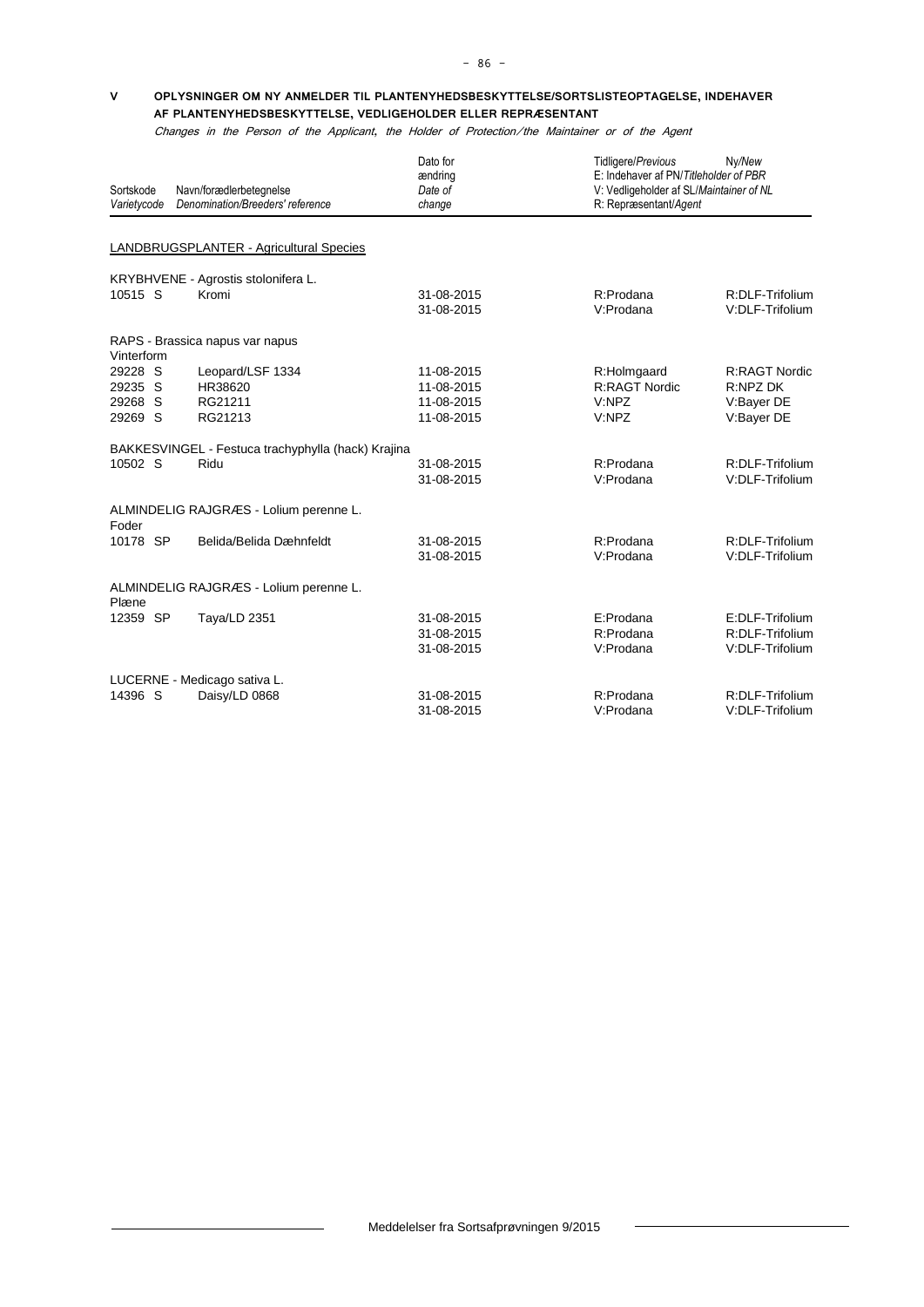#### **VI OPHØR AF PLANTENYHEDSBESKYTTELSE og/eller SLETTELSE AF SORTER PÅ SORTSLISTE**

Termination of Protection and/or Delition from the National List

Bemærk venligst: Ved ophør af dansk beskyttelse kan sorten fortsat være omfattet af den europæiske plantenyhedsbeskyttelse. (S[e www.cpvo.eu.int.\)](http://www.cpvo.eu.int/)

*Please note: On termination of Danish Plant Variety Protection the variety can still be procted according to the European Plant Variety Rights regulation. (See www.cpvo.eu.int.)*

## **1. På begæring af beskyttelsesindehaver/vedligeholder**

*By Request of the Holder/Maintainer*

|           | <u>Dy Request of the Holdenwall itelien</u><br>E: Indehaver af Plantenyhedsbeskyttelse<br><b>Titleholder of PBR</b> |              | Dato for ophør mht.<br>plantenyheds-<br>beskyttelse | optagelse på<br>Sortsliste |
|-----------|---------------------------------------------------------------------------------------------------------------------|--------------|-----------------------------------------------------|----------------------------|
| Sortskode | V:Vedligeholder/Maintainer                                                                                          | Navn         | Date of termination as regards to                   |                            |
|           | Varietycode R: Repræsentant/Agent                                                                                   | Denomination | PBR                                                 | NL                         |
|           | LANDBRUGSPLANTER - Agricultural Species                                                                             |              |                                                     |                            |
|           | RAPS - Brassica napus var napus                                                                                     |              |                                                     |                            |

Vinterform<br>24421 S V:Pioneer DE/R:Pioneer DE **PR45W33** 21-08-2015 27076 S V:NPZ/R:Holmgaard Balance Balance 18-08-2015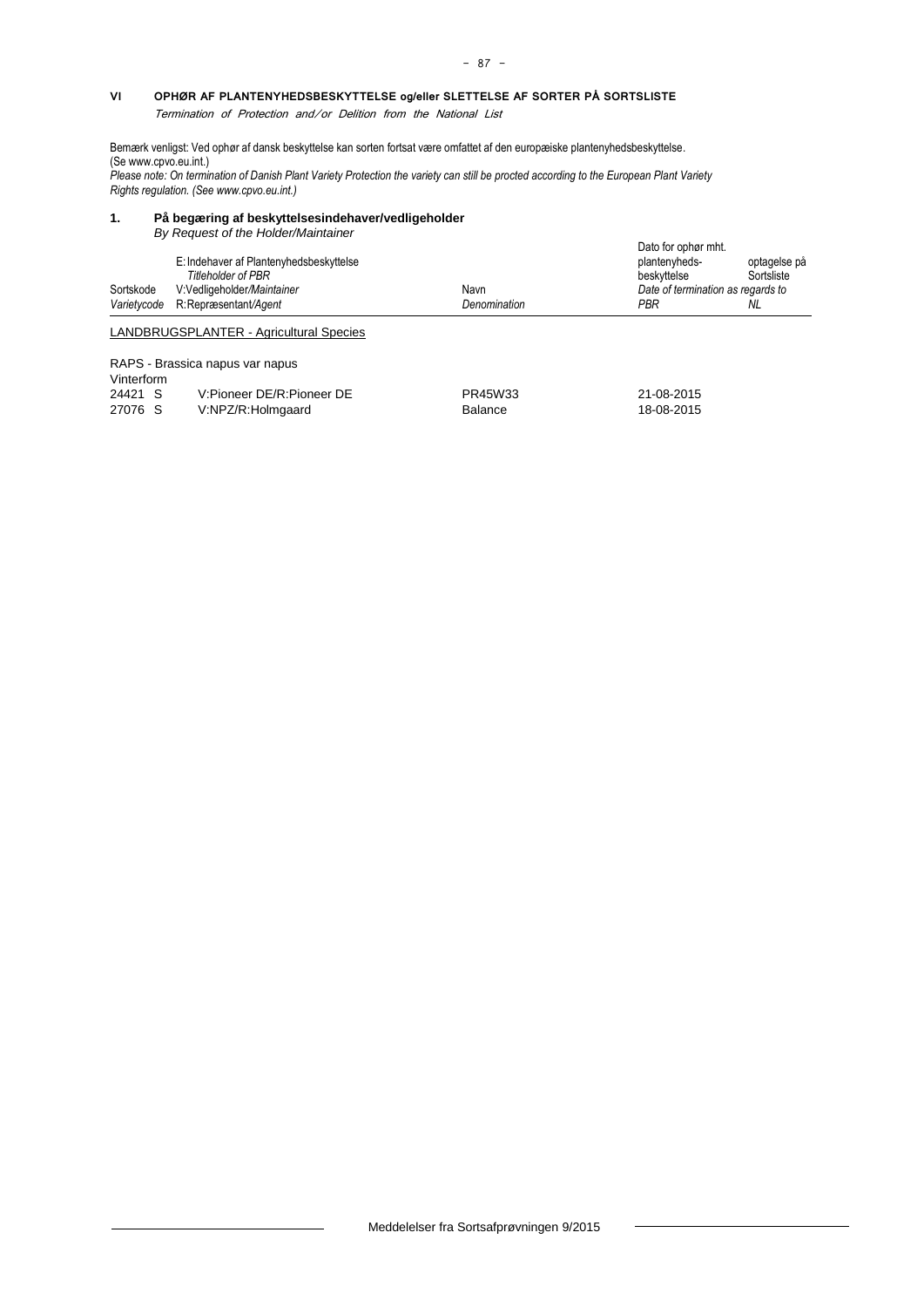|                             | $-88 -$                                                                                         |                             |                                                                                                                       |  |  |  |
|-----------------------------|-------------------------------------------------------------------------------------------------|-----------------------------|-----------------------------------------------------------------------------------------------------------------------|--|--|--|
| Forkortelse<br>Abbreviation | Navn og adresse<br>Name and address                                                             | Forkortelse<br>Abbreviation | Navn og adresse<br>Name and address                                                                                   |  |  |  |
| Barenbrug                   | Barenbrug Holland BV<br>Stationstraat 40<br>NL-6515 AB Nijmegen                                 | Monsanto DK                 | Monsanto Crop Sciences Denmark A/S<br>v. Lars Ipsen<br>Postboks 659<br>DK-2200 København N                            |  |  |  |
| Bayer DE                    | <b>Bayer CropScience AG</b><br>Alfred Nobel Strasse 50<br>40789 Monheim/Rhein                   | Monsanto US                 | Monsanto Technology<br>800, North Lindberg Boulevard<br>US-63167 St. Louis, Missouri                                  |  |  |  |
| DLF-Trifolium               | DLF-Trifolium A/S<br>Dansk Planteforædling<br>Højerupvej 31<br>Boelshøj<br>DK-4660 St. Heddinge | Nordic Seed                 | Nordic Seed A/S<br>Kornmarken 1<br>DK-8464 Galten                                                                     |  |  |  |
| Donau                       | Saatzucht Donau GmbH. & CoKG<br>Saatzuchtstrasse 11<br>AT-2301 Probstdorf                       | <b>NPZ</b>                  | Norddeutsche Pflanzenzucht<br>Hans-Georg Lembke KG<br>Hohenlieth<br>DE-24363 Holtsee                                  |  |  |  |
| <b>DSV</b>                  | Deutsche Saatveredelung AG<br>Weissenburger Str. 5<br>DE-59557 Lippstadt                        | NPZ DK                      | NPZ DK<br>Foverupvej 2, Klovtoft<br>DK-6230 Rødekro                                                                   |  |  |  |
| DSV DK                      | DSV Frø Danmark A/S<br>Energivej 3<br>Maabjerg<br>DK-7500 Holstebro                             | Pioneer DE                  | Pioneer Hi-Bred Northern Europe<br>Service Division GmbH<br>Apensener Str. 198<br>Postfach 1464<br>DE-21604 Buxtehude |  |  |  |
| Holmgaard                   | Finn Holmgaard Jensen<br>Saloparken 76<br>DK-8300 Odder                                         | Prodana                     | Prodana Seed A/S<br>DLF-Trifolium A/S<br>Dansk Planteforædling                                                        |  |  |  |
| Hybro                       | Hybro Saatzucht GmbH & Co. KG<br>Kleptow 53<br>DE-17291 Schenkenberg                            |                             | Højerupvej 31, Boelshøj<br>DK-4660 St. Heddinge                                                                       |  |  |  |
| <b>HZPC</b>                 | HZPC Holland B.V.<br>Edisonweg 5<br>NL-8501 XG Joure                                            | Ragt FR                     | R <sub>2</sub> n sas<br>Rue Emile Singla<br>Site de Bourran<br>BP 3336<br>FR-12033 Rodez Cédex 9                      |  |  |  |
| <b>KWS GB</b>               | KWS UK Limited<br>56 Church Street, Triplow<br>GB-SG8 7RE Royston Herts                         | <b>RAGT Nordic</b>          | RAGT Nordics ApS<br>v/Else Nielsen<br>Hjortevænget 62                                                                 |  |  |  |
| <b>KWS LOCHOW</b>           | KWS LOCHOW GmbH<br>Ferdinand-von Lochow- Strasse 5<br>DE-29303 Bergen                           | Sejet                       | DK-2880 Bagsværd<br>Sejet Planteforædling                                                                             |  |  |  |
| <b>KWS Scandi</b>           | KWS Scandinavia A/S<br>Lysholt Allé 10<br>DK-7100 Vejle                                         | SW                          | Nørremarksvej 67, Sejet<br>DK-8700 Horsens<br>Lantmännen SW Seed AB                                                   |  |  |  |
| LG Europe                   | Limagrain Europe<br>Biopôle Clermont-Limagne                                                    | Syngenta DE                 | SE-268 81 Svalöv<br>Syngenta Seeds GmbH                                                                               |  |  |  |
|                             | rue Henri Mondor<br>FR-63360 Saint-Beauzire                                                     |                             | Zum Knipkenbach 20<br>Postfach 3264<br>DE-32107 Bad Salzuflen                                                         |  |  |  |
| Limagrain DK                | Limagrain A/S<br>Erhvervsbyvej 13<br>DK-8700 Horsens                                            | Syngenta DK                 | Syngenta Nordics A/S<br>Strandlodsvej 44<br>DK-2300 København S.                                                      |  |  |  |
| Maisadour                   | <b>Maisadour Semences</b><br>Route de Saint Sever<br>FR-40280 HAUT-MAUCO                        | Syngenta FR                 | Syngenta France SAS<br>12, Chemin de l'Hobit                                                                          |  |  |  |
| Momont                      | SARL Adrien MOMONT & Fils<br>7, rue de Martinval                                                |                             | B.P. 27<br>FR-31790 Saint-Sauveur                                                                                     |  |  |  |
|                             | FR-59246 Mons-en-Pévèle                                                                         | v.Be                        | W. von Borries-Eckendorf GmbH & Co. KG<br>Hovedisser Str. 92<br>Postfach 1151<br>DE-33818 Leopoldshöhe                |  |  |  |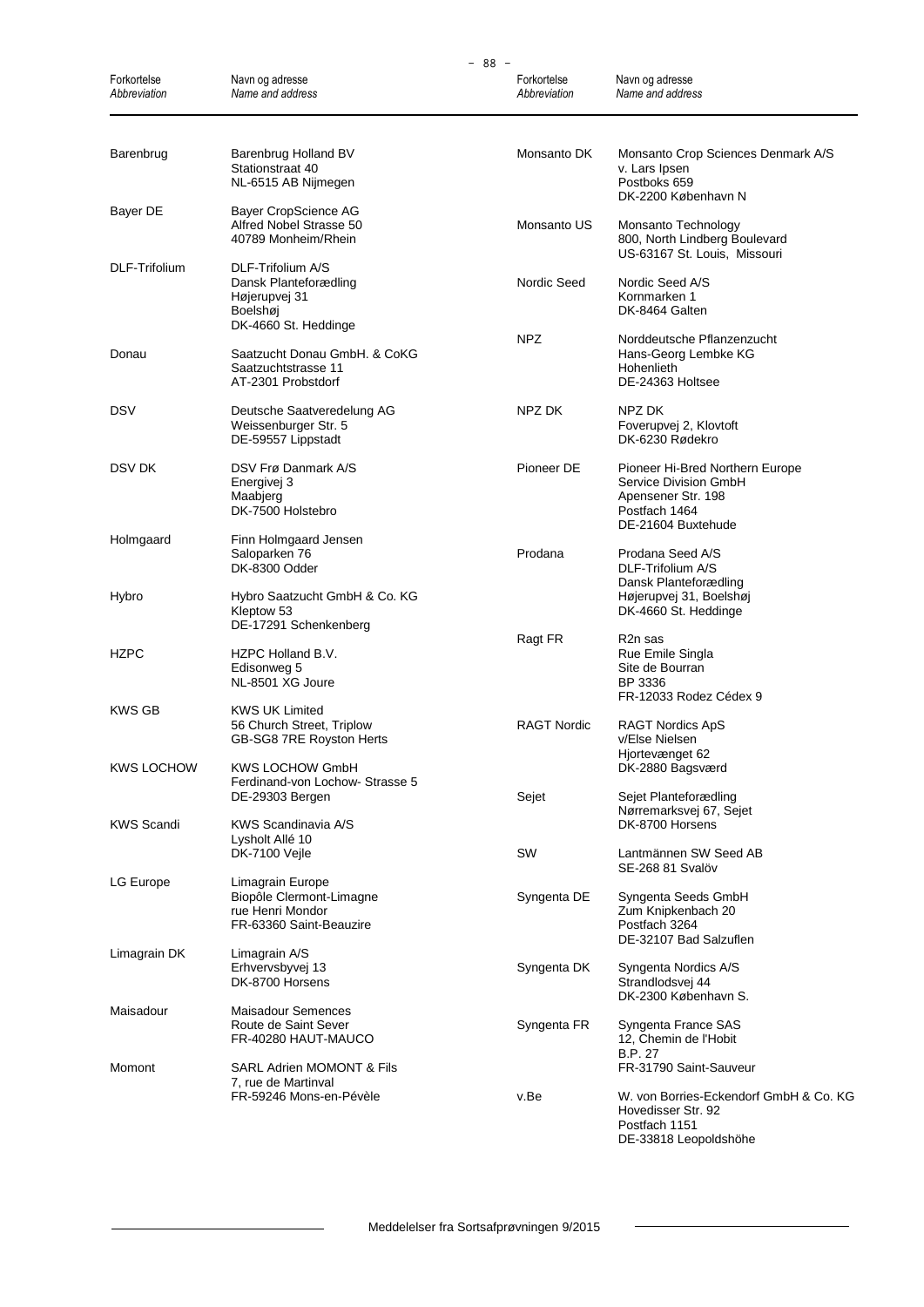**OVERSÆTTELSER** - Translations - Traductions - Übersetzungen

**MEDDELELSER** - Official notices - Annonces officielles - Mittei-lungen

**PLANTENYHEDSBESKYTTELSE** - Plant Breeders' Rights - Protection des obtentions végétales - Sortenschutz

**SORTSLISTEOPTAGELSE** - Addition to the National List - Inscription au catalogue officiel des espèces et variétés – Sortenzulassung

- **I Anmeldelser til plantenyhedsbeskyttelse og/eller optagelse på sortsliste** Applications for protection and/or for addition to the National List Demandes de certificat d'obtentions végétales et/ou d'inscription au catalogue officiel des espèces et variétés -Sortenschutzanträge und/oder Anträge auf Sortenzulassung
- **II Sortsnavne - Variety denominations** Dénominations variétales Sortenbezeichnungen
	- **1. Anmeldte navneforslag** Proposed variety denominations Dénominations variétales proposées Angabe von Sortenbezeichnungen
	- **2. Godkendte sortsnavne** Approved variety denominations Dénominations variétales acceptées Anerkennung vorgeschlagener Sortenbezeichnungen **3. Ændring af godkendte sortsnavne** - Changes of approved variety denominations - Modifications apportées aux dénominations variétales acceptées -
	- Änderung anerkannter Sortenbezeichnungen

**4. Godkendelse af ændrede** sortsnavne - Approval of changed variety denominations - Dénominations variétales modifiées acceptées - Anerkennung geänderter Sortenbezeichnungen

- **III Tilbagetrækning af anmeldelser til plantenyhedsbeskyttelse og/eller optagelse på sortsliste** Withdrawal of applications for protection and/or for addition to the National List - Retrait de demandes de certificat d'obtentions végétales et/ou d'inscription au catalogue officiel - Beendigung des Verfahrens zur Erteilung des Sortenschutzes und/oder der Sortenzulassung
- **IV Beslutninger** Decisions Décisions Entscheidungen

**1. Tildeling af plantenyhedsbeskyttelse og/eller optagelse på sortsliste** - Grant of protection and/or addition to the National List - Octroi de la protection et/ou inscription au catalogue officiel - Erteilung des Sortenschutzes und/oder Sortenzulassung

**2. Forlængelse af beskyttelsesperioden og/eller optagelsestiden på** sortsliste - Prolongation of protection and/or listing period - Prolongation de la période de la protection et/ou la durée d'inscription au catalogue officiel - Verlängerung des Sortenschutzes und/oder der Sortenzulassung

**3. Afvisning af anmeldelser til plantenyhedsbeskyttelse og/eller optagelse på sortsliste -** Rejection of applications for protection and/or addition to the National List - Rejet de demandes de certificat d'obtentions végétales et/ou refus de demandes d'inscription au catalogue officiel - Ablehnung von Erteilung des Sortenschutzes und/oder der Sortenzulassung

- **V Oplysninger om ny anmelder til plantenyhedsbeskyttelse/sortslisteoptagelse, indehaver af plantenyhedsbeskyttelse, vedligeholder eller repræsentant** Changes in the person of the applicant, the holder of protection/the maintainer, or of the agent - Modifications dans la personne du demandeur, du titulaire de la protection/du responsable, ou du mandataire - Änderung in der Person des Antragstellers, Sortenschutzin-habers oder Verfahrensvertreters
- **VI Ophør af plantenyhedsbeskyttelse og/eller slettelse af sorter på sortsliste** Termination of protection and/or deletion from the National List Fin de la protection et/ou variétées radiées du catalogue officiel - Beendigung des Sortenschutzes und/oder der Sortenzulassung

**1. På begæring af beskyttelsesindehaver/vedligeholder** - By request of the holder/maintainer - Abandon de la protection du droit d'obtenteur et/ou radiation du catalogue officiel sur demande du responsable - Auf Antrag des Sortenschutzin-habers/Züch-ters

**2. Afvisning fra plantenyhedsregistret og/eller sortslisten** - Forfeiture of protection and/or annulment of approval to the National List - Déchéance de la protection et/ou du catalogue officiel - Ablehnung des Sortenschutzes und/oder der Sortenzulassung

**3. Udløb af beskyttelsesperioden og/eller optagelsestiden på sortsliste -** Expiry of period of protection and/or approved listing period - Expiration de la période de la protection et/ou d'inscription au catalogue officiel - Auslauf des Sortenschutzes und/oder der Sortenzulassung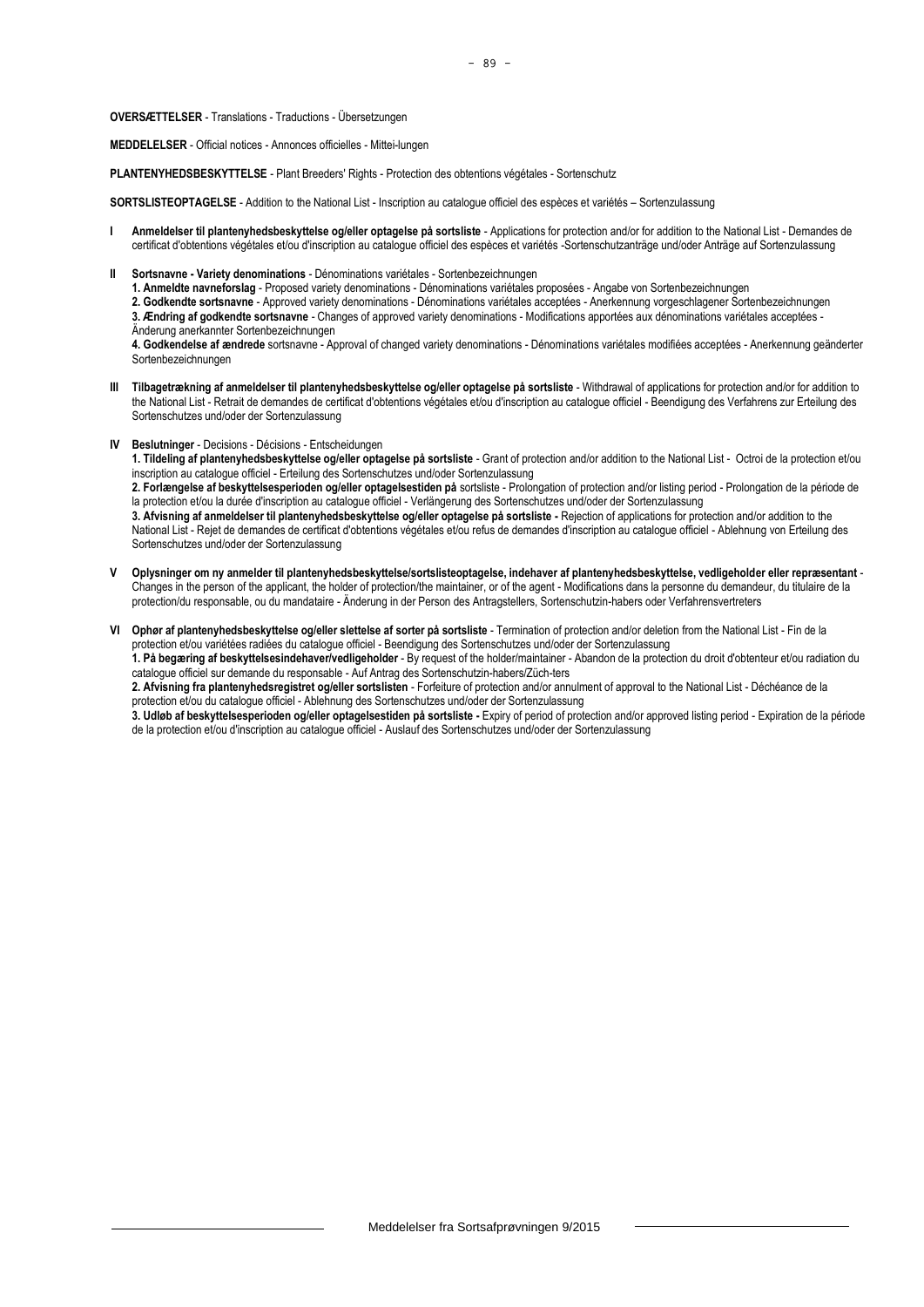- andring - - Change - - la modification -- **andring**<br>
Fodergras -- Fodder grass -- Graminée fourragère **indtil variétie d'Alexandrie de la vivale de la vivale de la vivale de la vivale de la vivale de la vivale de <br>
<b>Societé** de la vivale de la vivale de la vivale de la vivale de la vivale de la vivale de la vivale de la vi

**Adresseliste** Address List Liste d'adresse **Anschriftenverzeichnis**<br> **Annelder** Anschriftenverzeichnis Applicant **Anschriftenverzeichnis**<br>
Demandeur Antrag-steller **Anmelder** Applicant Applicant Demandeur **Demandeur Antrag-steller**<br> **Anmeldt under Antrag-steller** Proposed Denomination/ Dénomination proposée/ Vorgeschlage **Beskyttelsesindehaver** Titleholder of PBR<br>
Dato for afvisning<br>
Date of Rejection<br>
Date de l'annulation **Dato for afvisning** Date of Rejection Date de l'annulation Datum der Ablehnung<br> **Dato for afvisning** Datum Date of Rejection Date de l'annulation Datum Datum der Ablehnung<br>
Dato for Datum Datum Date of Rejection Date de l

Denomination<br>Titleholder of PBR

**Ny New** New New Nouveau/nouvelle Neu Neu<br> **Optagelsesdato** Date of Addition Date of Neu Date de l'inscription Datu **Optagelsesdato** Date of Addition Date de l'inscription Datum der Eintragung<br> **Plænegræs** Plate de Date of Addition Date de l'inscription Datum der Eintragung<br>
Date de Date de Date de Rasengräser **Plænegræs Amenity grass Graminée à gazon Regional de La Craminée à gazon Regional de La Craminée à gazon Regional Date d'oc-troi Termination of Protection** 

**Repræsentant Agent** Agent **Agent Agent Agent CONS Examen** DH

- - la prolongation<br>- - la fin de la - - **ophør** - - Termination - - la fin de la -- Beendigung protection<br>- - l'inscription - - **optagelse** - - Addition - - l'inscription -- Eintragung - - **slettelse** - - Deletion - - la radiation -- Streichung - - **tilbagetrækning** - - Withdrawal - - du retrait -- Zurücknahme - **udløb** - - Expiry - - Expiration - Nuslauf - Auslauf - Auslauf - Auslauf - Expiration - Auslauf - Auslauf - Auslauf - Anderung - Anderung - Anderung - Anderung - Anderung - Anderung - Anderung - Anderung - Anderung - An Fodder grass **Following Craminée fourragère** Futtergräser<br>
Approval Prolonged **Future Approbation** prolongée à Sortenzulass **Indehaver af plante-** Titleholder of PBR<br> **Inhaber design and Explore Constructs**<br> **Inhaber design and Index Constructs**<br> **Inhaber design and Index Constructs**<br> **Inhaber design and Index Constructs** 

**nyhedsbeskyttelse** protection Sortenschutzes

**S.E.S.-afpr.** DUS testing Examen DHS Registerprüfung Sortskode **Sortskode Mariety Code Conception Code des** variétés Sortenkode Sortenkode Code des variétés Sortenbezeichnungen<br>Cortsnavne Sortenbezeichnungen Variety Denominations Dénominations variétales Sortenbezeichnungen **Sortsnavne Variety Denominations** Dénominations variétales Sorten<br> **Tidligere** Previous Previous Anciens *Cortenbe* **Tidligere** Previous Previous Anciens Anciens Anciens Früher **Udløbsdato Date of Expiry** Date of Expiry Date de l'expiration **Datum des Auslaufs**<br> **Vedligeholder Datum des Auslaufs Date de Late de Late de Late de Late de Late de Late de Late de Late de Late de**<br> **Parament Date d Vedligeholder** Maintainer Maintainer Responsable du maintien Er-haltungszüchter Maintainer Er-haltungszüchter<br>**1999** Winterform Winter Type Type Type d'hiver Mainterform Winterform **Vinterform** Winter Type Type d'hiver Winterform **Værdi-afpr.** VCU testing Examen VAT Wertprüfung **Vårform** Spring Type Type Sommerform Spring Type Sommerform Spring Type Sommerform

**Proposed Denomination/** Dénomination proposée/ Vorgeschlagene Sortenbezeichnung/<br> **Breeder's Reference** Contention **Proposet Contention** Bezeichnung des Züchters **navn/mærke Breeder's Reference** Référence **Référence de l'obtenteur** Bezeichnung des Züchters<br> **Beskyttelsesindehaver** Titleholder of PBR Titulaire **Beskyttelsesindehaver** Annual Execution **Forlænget godkendelse** Approval Prolonged Approbation prolongée à Sortenzulassung verlängert<br> **Approbation prolongée** a Sortenzulassung verlängert<br>
Dénomination variétale bis Anerkannte Sortenbezeichnung **Navneforslag** Proposed Denomination Dénomination proposée Vorgeschlagene Sortenbezeichnung **Reg. dato** Date of Protection Date d'oc-troi Date d'oc-troi Datum der Sortenschutzerteilung<br> **Reg. ophører** Communistion of Protection Discover Ein de la protection Beendigung des Sortenschutzes<br>Vertreter